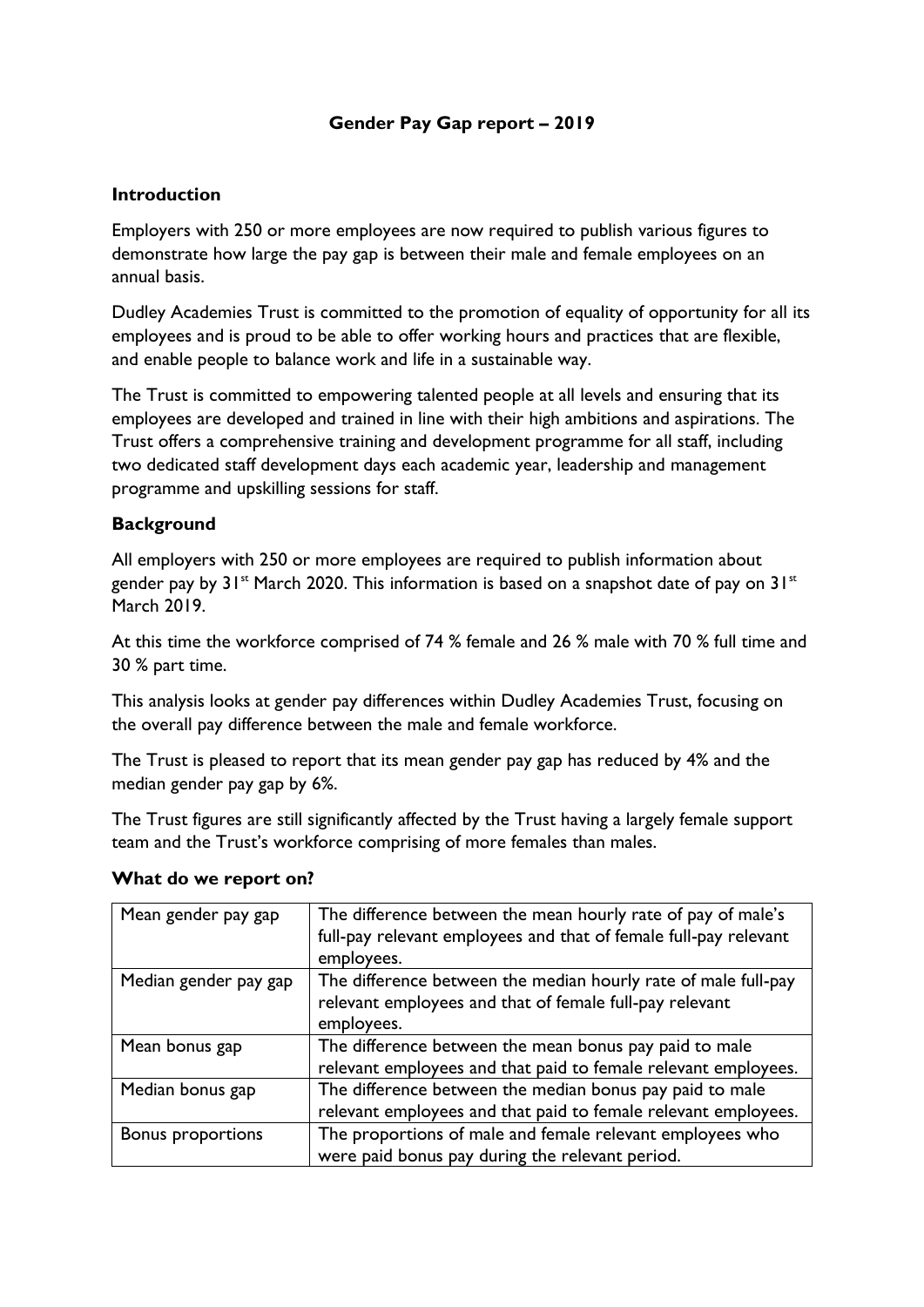| Quartile pay bands | The proportions of male and female full-pay relevant employees<br>in the lower, lower middle, upper middle and upper quartile pay |
|--------------------|-----------------------------------------------------------------------------------------------------------------------------------|
|                    | bands.                                                                                                                            |

The overall gender pay gap is defined as the difference between the median (actual midpoint) or mean (average) basic annual earnings of men and women expressed as a percentage of the median or mean basic annual earnings of men.

# **Mandatory gender pay analysis**

### **Workforce profile**

There were 480 employees working on the snapshot date of  $31<sup>st</sup>$  March 2019. 358 were female and 122 were male. 338 employees were employed on full time contracts and 142 were employed on part time contracts.

The gender pay gap analysis is based on headcount as opposed to full-time equivalent numbers.

# **Gender pay gap – 31st March 2019**

#### **Mean**

Average hourly rate of pay and the percentage difference between.



#### **Median**

Middle hourly rate of pay and the percentage difference between.